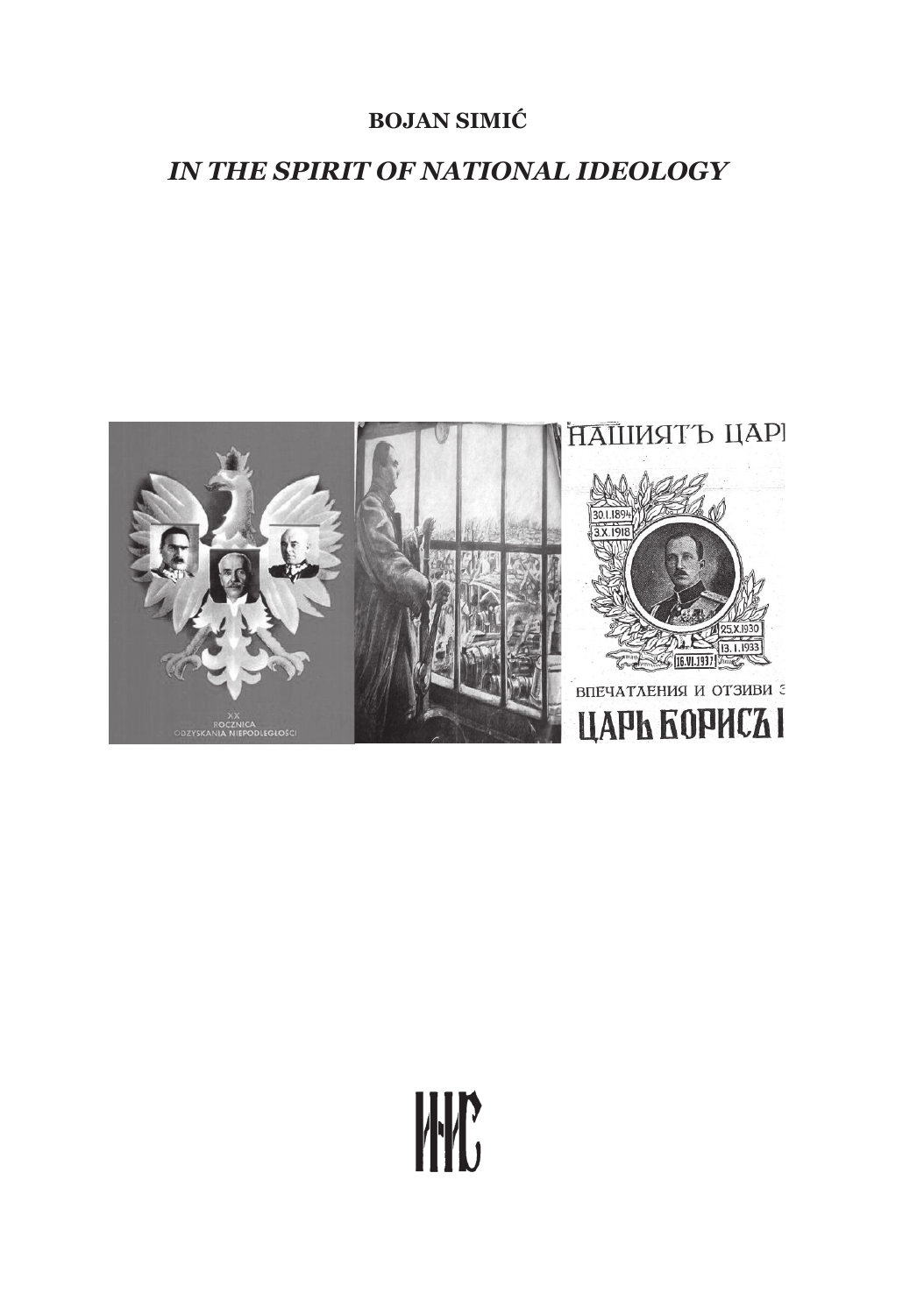# **BOJAN SIMIĆ**

# *IN THE SPIRIT OF NATIONAL IDEOLOGY*

ORGANIZATION OF STATE PROPAGANDA IN EASTERN AND SOUTHERN EUROPE IN THE 1930s, COMPARATIVE PERSPECTIVES ON POLAND, YUGOSLAVIA AND BULGARIA

> INSTITUT ZA NOVIJU ISTORIJU SRBIJE 2013.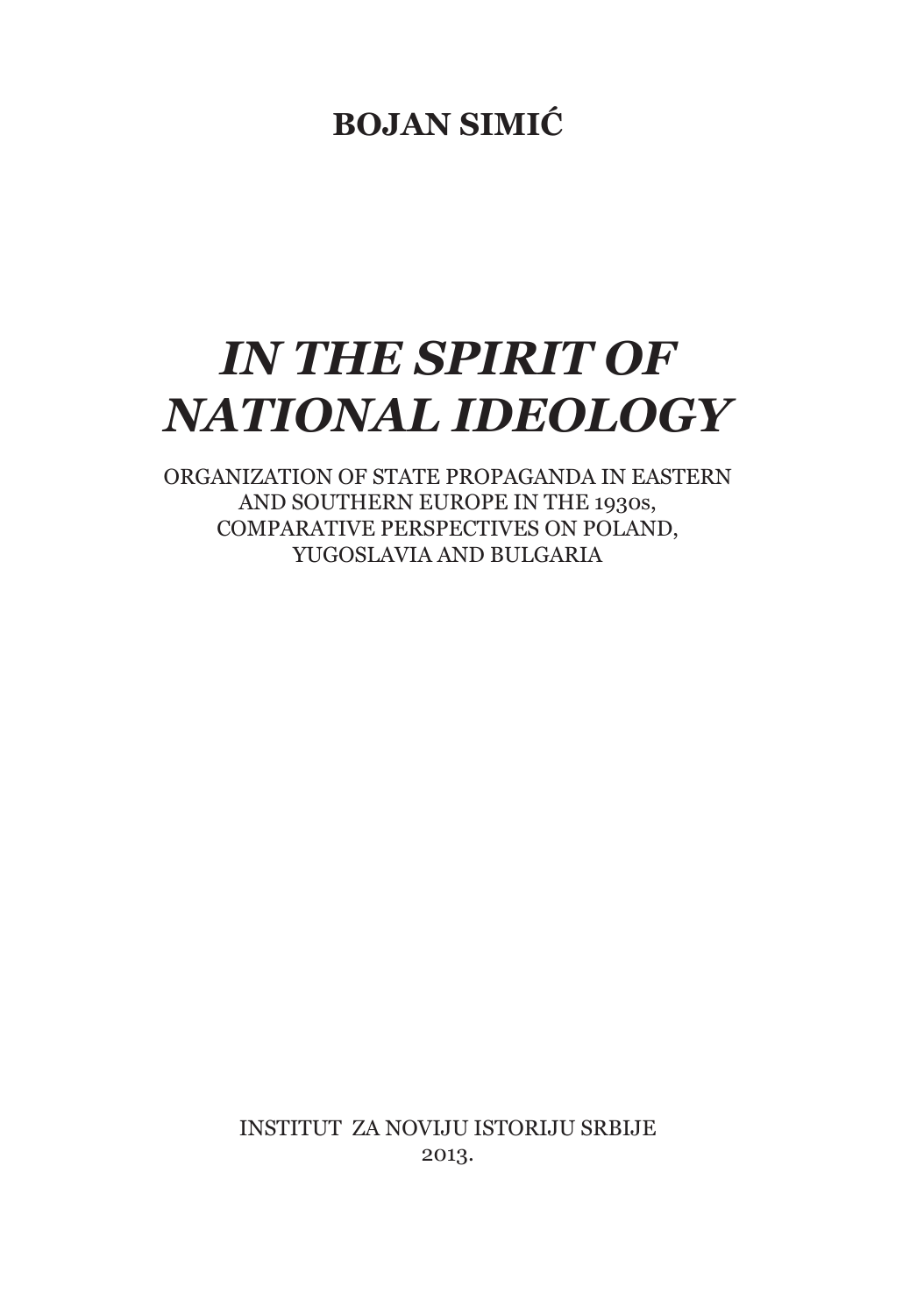#### **TABLE OF CONTENTS**

| <b>Chapter One:</b><br>PROPAGANDA AND ORGANIZATION OF STATE<br>PROPAGANDA IN EUROPE IN THE 1930s                                   |
|------------------------------------------------------------------------------------------------------------------------------------|
| Propaganda – history of the term and modern                                                                                        |
| Organization of state propaganda in Europe in the $1930s$ 28<br><b>Chapter Two:</b><br>ORGANIZATION OF STATE PROPAGANDA IN POLAND, |
| YUGOSLAVIA AND BULGARIA IN THE 1930s                                                                                               |
|                                                                                                                                    |
| <b>Chapter Three:</b><br>NEWS AGENCIES IN THE SERVICE OF STATE PROPAGANDA<br>IN POLAND, YUGOSLAVIA AND BULGARIA IN THE 1930s       |
| Establishment of news agencies in Poland, Bulgaria and Yugoslavia                                                                  |

and their early years. . . 102 The structure and duties of agencies in the 1930s  $\dots\dots\dots\dots$  106 Comparative perspectives on the agencies. . . . . . . . . . . . . . . . . . 126